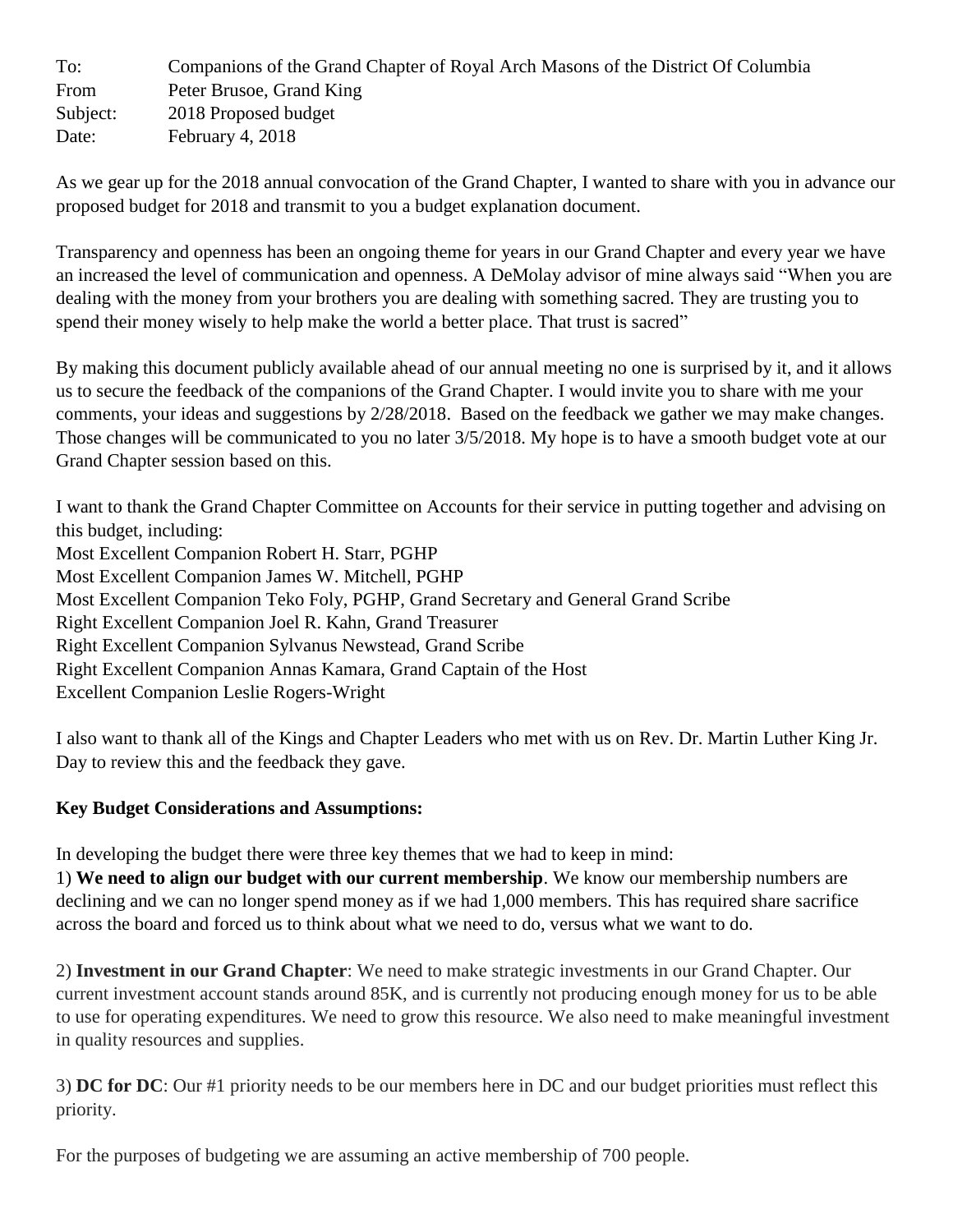# **PROJECTED INCOME:**

**Per capita:** Our per capita is currently at \$12 per companion. We discussed doing a \$5 per member special assessment for the next three years to go into the grand chapter investment account. At the townhall meeting with the Kings and Scribes they indicated their preference that this not be a special assessment but a straight dues increase. **This increase will go directly to our investments for the next 3 years.** Our goal is to have 100K in our investment account that we can start to have a decent return on the money and become less assessment heavy. **Proposed \$11,900**

**Degree Fees:** This is a pass through amount that will cover the cost of patents and other things. **Proposed \$50**

**Transfer from trustees:** We are NOT asking for a transfer from trustees so that the money can grow.

**Grand Chapter Fundraiser:** There has been a discussion of doing a Grand Chapter Fundraiser. If we do one we will allocate money for that later. However, with no benchmarking available we were hesitant to include that.

### **PROJECTED EXPENSES**

### **Administration Total Request \$2,455**

- General Grand Chapter Dues: \$700 this is a straight pass through from us to them.

- Officers Honorarium: \$1,250 We currently pay a small honorarium to our Grand Chapter Officers.

The Grand Secretary receives a \$1,000 honorarium, our Grand Treasurer is at \$100, and our Grand Sentinel will be paid \$25 an honorarium for Grand Session and Grand Visits.

- Communications, printing dues cards: \$465This will cover the costs of the e-contact platform, printing dues cards, and other costs.

- Postage and Supplies for Grand Secretary: \$40: Thankfully in the digital area we needs less postage and supplies.

- Grand Chapter Representation: This was at \$800 last year. While I would enjoy having this money to be able to travel to foreign jurisdictions, following with the theme of "Shared Sacrifice" I am zeroing this out.

# **Regalia: \$400**

- GHP Apron and Jewel: This is being taken care of separately and not a Grand Chapter Expense this year. - Regalia: \$400 This budget line will be used to fix anything wrong with the aprons, jewels, collars, purchase Grand Chapter lapel Pins, print ritual books, etc. I combined two different budget lines we had previously. This is investing in our resources.

### **Grand Chapter Session: \$1,195**

General Grand Chapter Housing - \$0 With the election of MEC Teko Foly as General Grand Scribe, we no longer need to cover housing for a General Grand Officer.

General Grand Chapter Meals - \$0 With the election of MEC Foly as General Grand Scribe, we are able to cover the cost of this meal much more effectively.

Guest Lodging for Visiting GHPs: \$0 Last year we had to make the decision to eliminate housing for visiting Grand High Priests. We currently do not have the funds, and we need to prioritize DC based programs.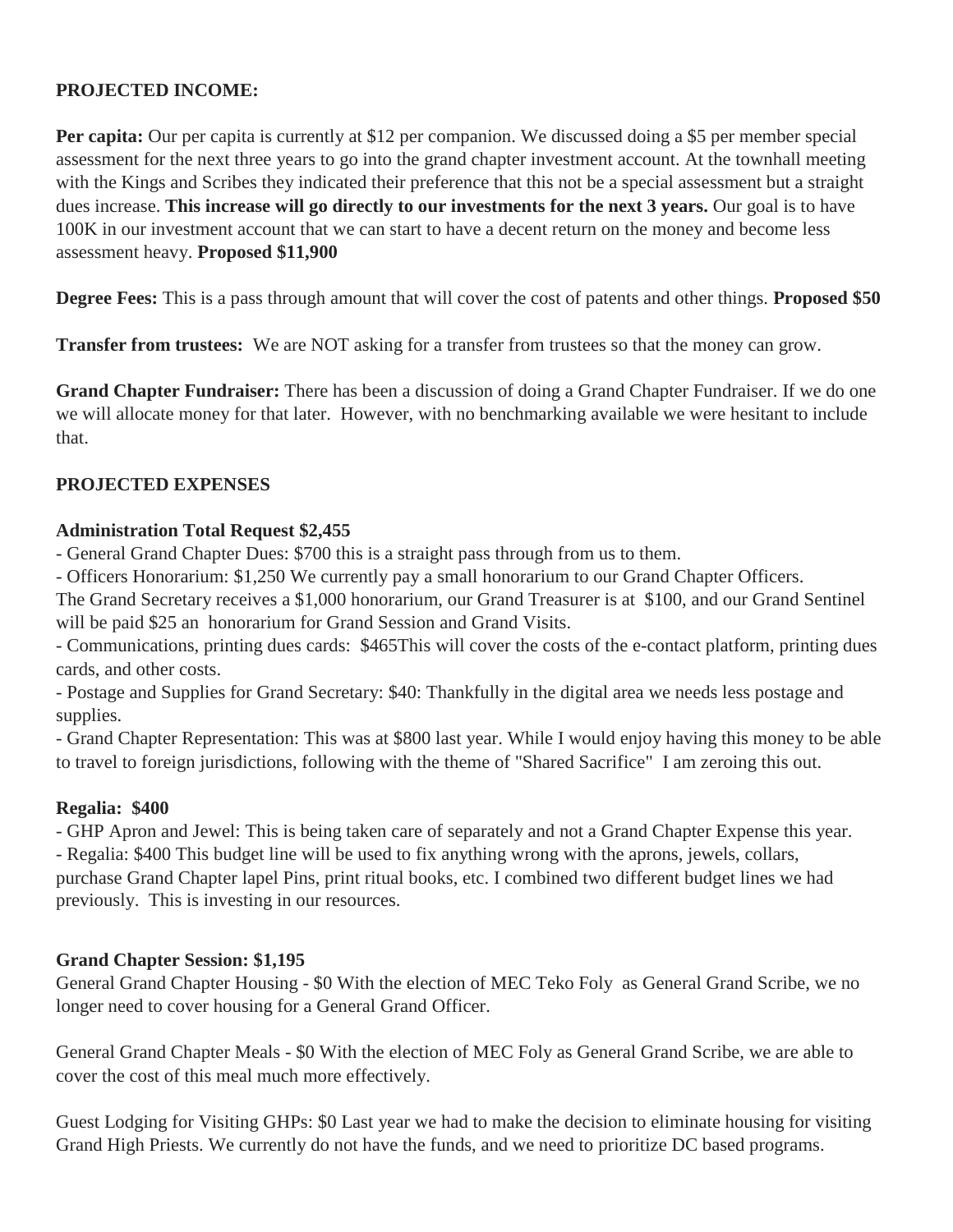Banquet: \$195 We will continue to provide hospitality for those Grand High Priests who we invite to attend the session.

Lunch: - \$0 We no longer have a lunch at our Grand Chapter Session Housing/Banquet/Luncheon for Grand High Priest: - \$0 We eliminate this as well as part of shared sacrifice.

York Rite convention costs: \$1,000 based on our current use of meeting space and other costs. Savings could be had by moving our session from March to January.

# **Programs: \$2,720**

Community Engagement: \$600- This will fund our Grand Chapter Day of service and other community engagement. I am increasing by \$100 to a total of \$600 to cover costs for the day.

Multi-Jurisdictional: \$1,695 We are hosting this event this year and it will cost money to host and plan. Someone asked why this is such an odd number, it's a function of what we had left went into this.

Chapter of the Year: \$200 This covers the chapter of the year program which helps to recognize outstanding chapters for the work they are doing.

Royal Arch Development: \$225 This covers the cost of the Royal Arch Personal Developing program that we are unveiling.

# **Transfer to investments: \$5,180**

**\$5 per member:** This year we will invest \$3,500 directly into our accounts from the \$5 increase. **80%/20% rule:** For too long we were planning on spending every dollar that comes into the assessment with perhaps a \$100 or \$200 going into the investments. We must be more disciplined. We are introducing a 80%/20% rule. We will only spend 80% of what we collect in assessments, the other 20% goes into the investments. (20% of \$12 is \$2.40) This means we transfer \$1,680.

# **Wish List:**

A lot of things did not make it into the budget that we wish it would have including:

- A direct assessment per member for our charities. With the \$5 increase we did not feel that this was the right time to do this.

- Increased funding for our charities.
- An honorarium for our webmaster for all of the great work he is doing for us.
- Increased admin support for the Grand Secretary
- Funding for Grand Chapter school of instructions
- Funding for a Grand Chapter Banner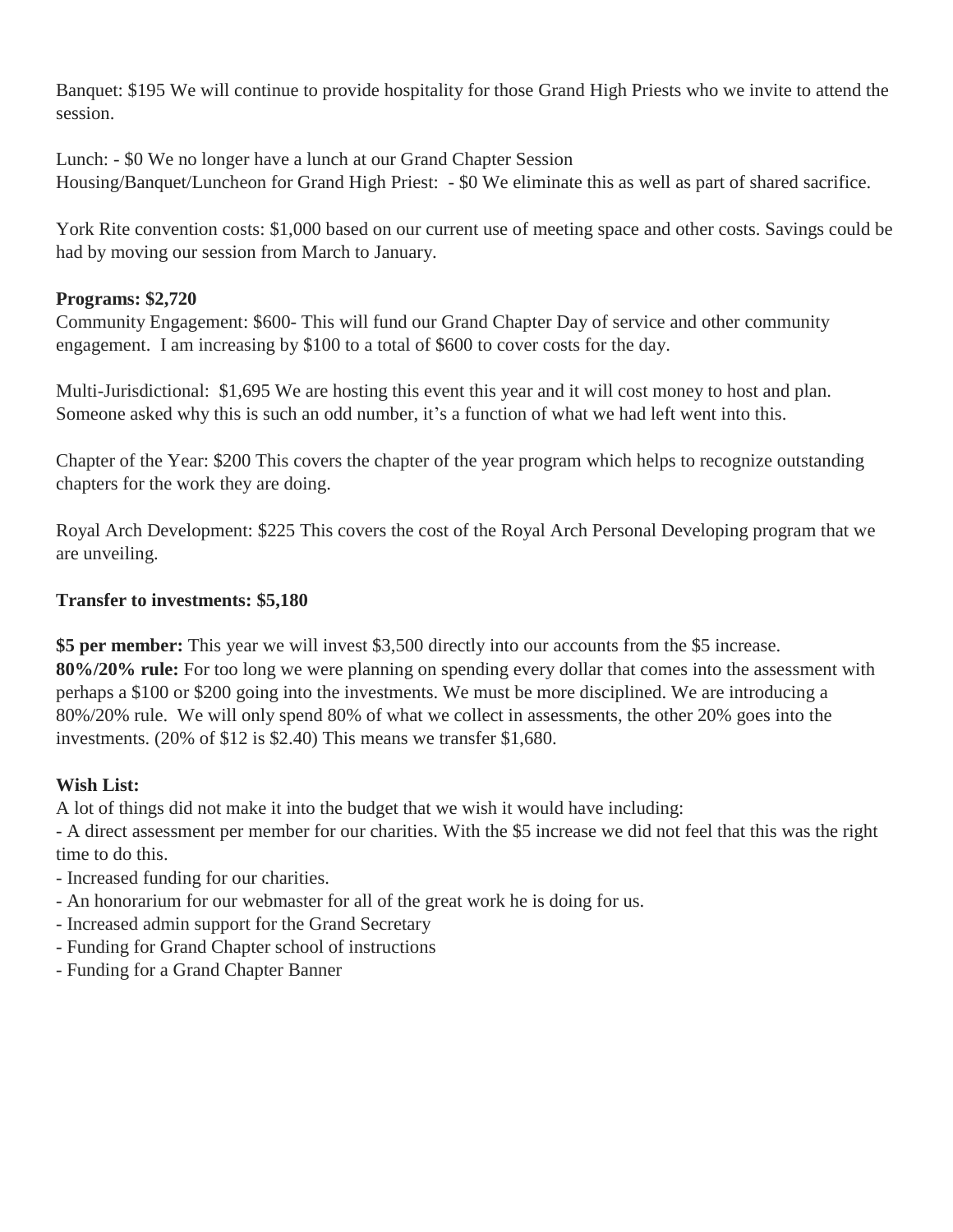| Source:                                                         | 2018 Proposal 2017 Amount 2017 v 2018 |         |         |
|-----------------------------------------------------------------|---------------------------------------|---------|---------|
| Per Capita (700 members at \$17)                                | \$11,900                              | \$8,400 | \$3,500 |
| Degree Fees (10 new members at \$5)                             | \$50                                  | \$75    | $-525$  |
| <b>Transfer from Trustees</b>                                   | \$0                                   | \$0     | \$0     |
| Grand Chapter Fundriaser                                        | \$0                                   | \$0     | \$0     |
| Total Income:                                                   | \$11,950                              | \$8,475 | \$3,475 |
| <b>Expenses:</b>                                                |                                       |         |         |
| Admin:                                                          | \$2,455                               | \$4,100 |         |
| <b>General Grand Chapter Dues</b>                               | \$700                                 | \$700   | \$0     |
| <b>Officers Honorarium</b>                                      | \$1,250                               | \$1,600 | $-5350$ |
| Communications   Printing   Certificates   Banners   Dues cards | \$465                                 | \$500   | $-535$  |
| Postage & Supplies for Grand Secretary                          | \$40                                  | \$500   | $-5460$ |
| Grand Chapter Representation                                    | \$0                                   | \$800   | $-5800$ |
| <b>Regalia:</b>                                                 | \$400                                 | \$1,450 |         |
| <b>GHP Apron</b>                                                | \$0                                   | \$550   | $-5550$ |
| Maintenance on GHP Jewel                                        | \$0                                   | \$500   | $-5500$ |
| Regalia and Ritual Books                                        |                                       |         |         |
| (Jewels, collars, banners, lapel pins, baton etc.)              | \$400                                 | \$400   | \$0     |
| <b>Grand Chapter Session</b>                                    | \$1,195                               | \$2,505 |         |
| Housing General Grand Chapter                                   | \$0                                   | \$400   | $-5400$ |
| Meals General Grand Chapter                                     | \$0                                   | \$400   | $-5400$ |
| <b>Guests lodging Visiting GHPs</b>                             | \$0                                   | \$0     | \$0     |
| <b>Banquet Visiting GHPs</b>                                    | \$195                                 | \$650   | $-5455$ |
| Lunch Visiting GHPs                                             | \$0                                   | \$0     | \$0     |
| DC Grand High Priest Housing                                    | \$0                                   | \$200   | $-5200$ |
| DC Grand High Priest Banquet                                    | \$0                                   | \$65    | $-565$  |
| DC Grand High Priest Luncheon                                   | \$0                                   | \$40    | $-540$  |
| <b>York Rite Convention</b>                                     | \$1,000                               | \$750   | \$250   |